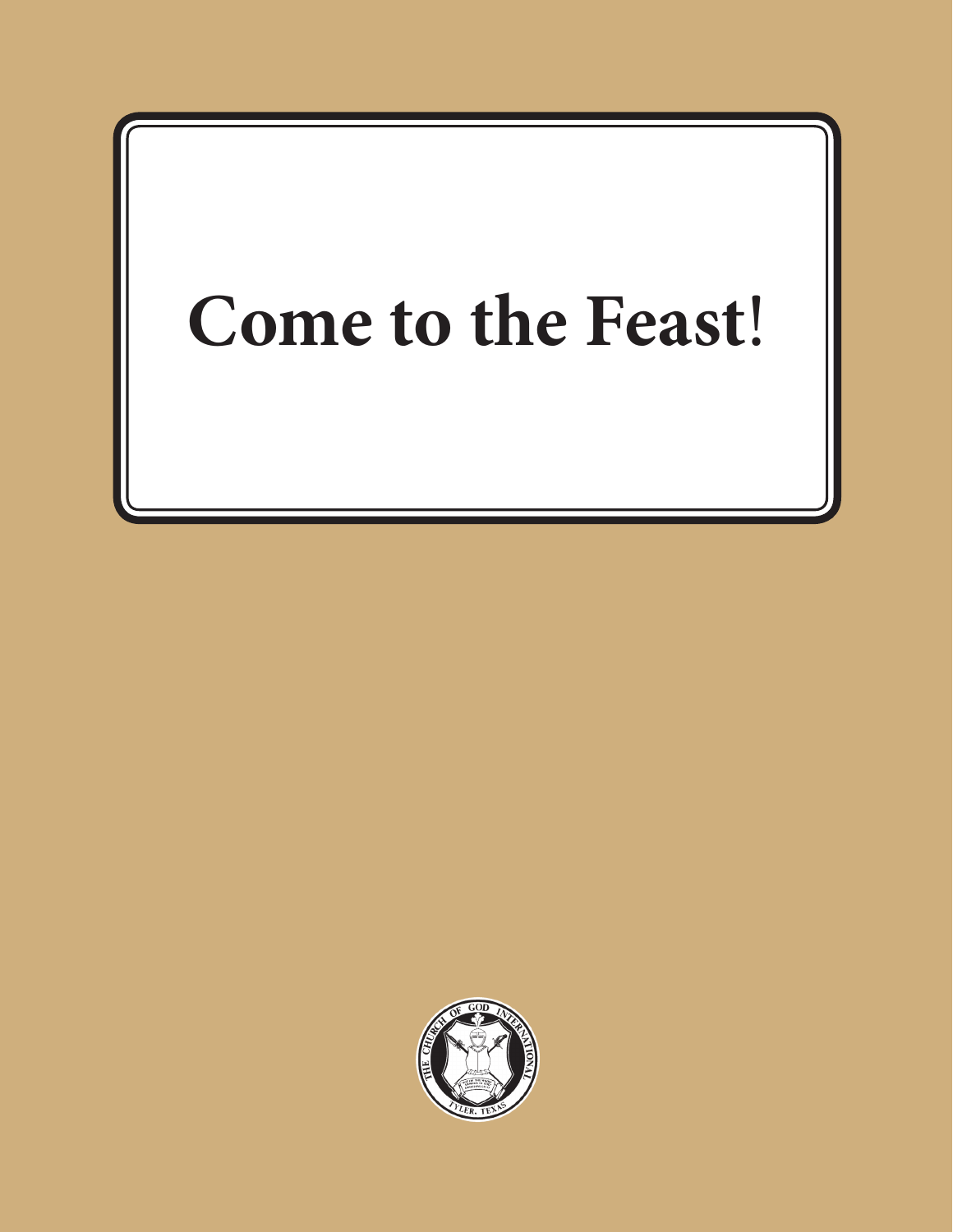# **Come to the Feast**!

## **In the Millennium, everyone will "go up from year to year to worship the King, the Lord of hosts, and to keep the Feast of Tabernacles" (Zechariah 14:16). But why wait? You can experience the joy of keeping God's feast now, before the Millennium. Will you do it? Or will you let the opportunity pass you by?**

Can you think of a single reason why you should not keep the Feast of Tabernacles? Some suppose the festival laws were abolished along with the rest of the "Old Testament" Law. If so, then we might as well abolish the words of Jesus, too. He said: "Think not that I am come to destroy the law, or the prophets: I am not come to destroy, but to fulfill. For verily I say unto you, Till heaven and earth pass, one jot or one tittle shall in no wise pass from the law, till all be fulfilled. Whosoever therefore shall break one of these least commandments, and shall teach men so, he shall be called the least in the Kingdom of Heaven: but whosoever shall do and teach them, the same shall be called great in the Kingdom of Heaven" (Matthew 5:17-19).

Last time I checked, heaven and earth were still in place. That means the Law is, too! And since the Law is still in place, we must dismiss the idea that the Feast of Tabernacles has fallen into obsolescence.

So, again, can you think of a good reason for not keeping the Feast of Tabernacles? Some reply, "Because there is no New Testament command to keep it."

That old line won't work for at least two reasons. First, it's inconsistent with Jesus' declaration (quoted above). Second, who says that every commandment, to be valid, must be repeated in the New Testament? You can't find a New Testament commandment specifically forbidding bestiality. Does that mean no such commandment exists? You know the answer to that!

"But," some retort, "the Feast of Tabernacles was given to a specific people in a specific time and was not meant for modem, non-Israelite peoples."

Indeed, the festival laws were given to ancient Israel, but does that mean they were for ancient Israel only? Remember, Zechariah prophesied of a future time when "every one that is left of all the nations which came against Jerusalem shall even go up from year to year to worship the King, the Lord of hosts, and to keep the Feast of Tabernacles" (Zechariah 14:16). In time, "all the families of the earth," including the "family of Egypt," will keep the feast (verses 17-1 9).

"Yes, but," some continue to object, "the annual festivals were given specifically for the purpose of offering special sacrifices, and since New Covenant believers are not commanded to offer sacrifices, we need not observe the festivals."

The Old Testament itself renders that objection null and void. The Passover festival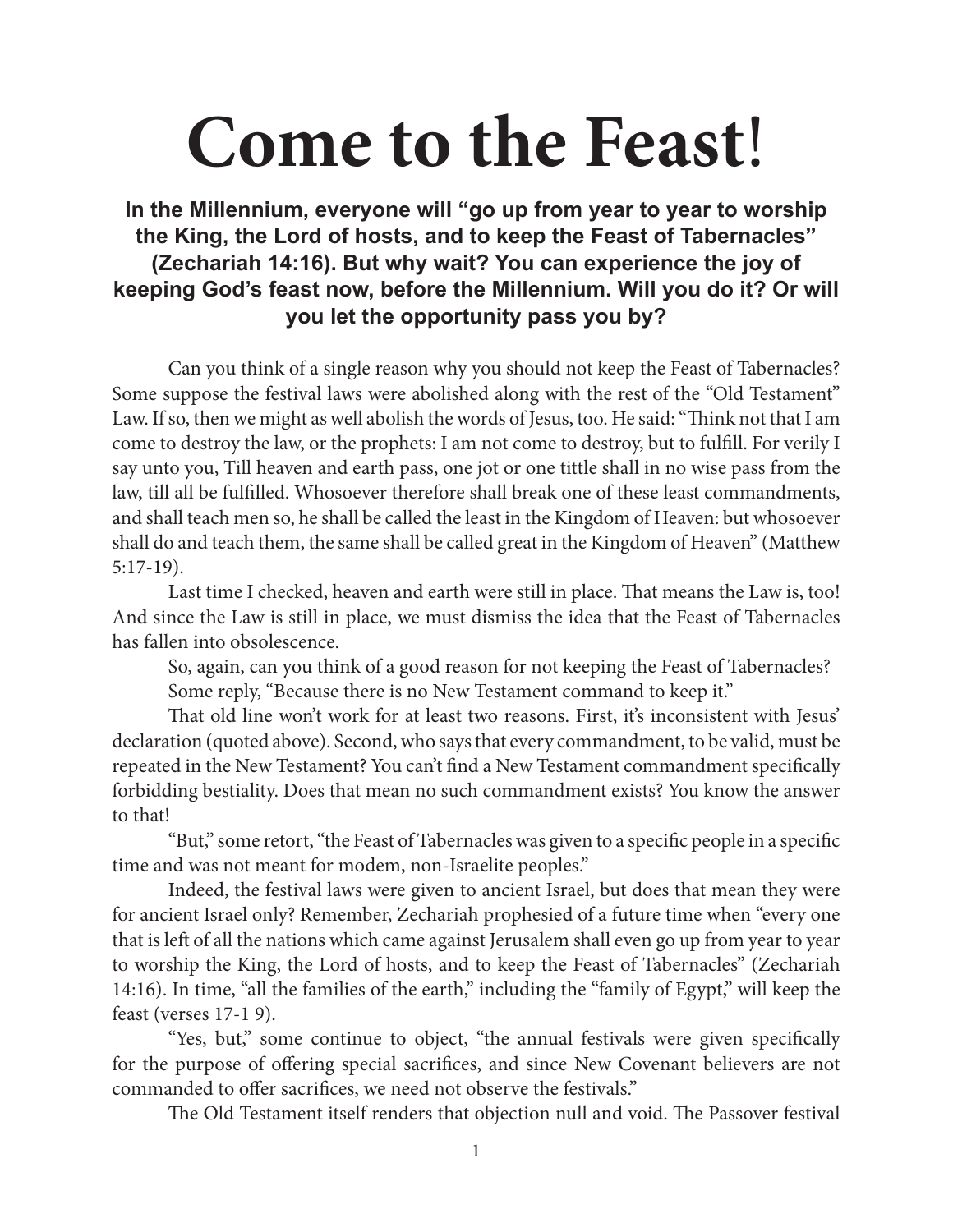was established as a memorial of Israel's departure from Egypt (Exodus 12:14-20). The Feast of Weeks (Pentecost) was given as a harvest celebration (Deuteronomy 16:9,10). The Feast of Tabernacles was given as both a harvest festival (Leviticus 23:39) and a memorial of Israel's dwelling in booths when God brought them out of Egypt (verses 42,43). Sacrifices were of secondary importance in the observance of these days.

The idea that the feasts and holy days were given in order to have fixed times for special sacrifices is classic "cart before the horse" theology. The truth is, the special sacrifices underscore the importance of the holy days, not vice versa.

Are you beginning to see how hard it is to find a good reason for not keeping the Feast of Tabernacles? Indeed, good reasons for not keeping the feast hardly exist. But good reasons for keeping it are plentiful-and they're easy to find.

Let's look at a few.

#### **Holy Days More Meaningful to Church Than to Israel**

Some argue that since the annual festivals and holy days were designed as celebrations of important events of Israel's history and as harvest festivals, they are of little or no practical value to New Covenant believers living in the modern world. After all, most of us do not live in agrarian societies, and many of us have no ancestral connections to the peoples of ancient Israel. Why, then, should we observe festivals that pertain to pre-Christian events and to harvesting crops?

The answer is simple.

First, the annual festivals and holy days pertain to far more than gathering crops and celebrating ancient events. As the apostle Paul says, they are "a shadow of things to come" (Colossians 2:17); and as the New Testament plainly reveals, they are connected with the events of Christ's redemptive work and the plan of God for all mankind.

Second, the need to commemorate and celebrate meaningful events is an inherent human quality and is seen in every religion and every culture. For God's people, the church, the annual holy days meet this need as nothing else can. It just doesn't make sense that Christ would have established His church and then left it without special days for commemorating and celebrating events significant to Christianity.

Those who feel they must have a specific New Testament admonition to keep the holy days fail to understand that God's will for Christians is expressed in means other than specific New Testament commandments. Once we recognize that God is the Author of the human need for special commemorative occasions and meaningful celebrations, and once we understand the New Covenant significance of the special festivals and holy days He instituted, we have more than ample grounds for establishing that the feasts and holy days are indeed for Christians living in this modern world.

Briefly, let's review the annual feasts and holy days.

(1) The Passover (Leviticus 23:5) reminds us that "Christ our Passover is sacrificed for us" (1 Corinthians 5:7). Just as the firstborn of Israel were spared when the "death angel" saw the blood of the sacrificial lamb on the doorposts and lintels of their houses (Exodus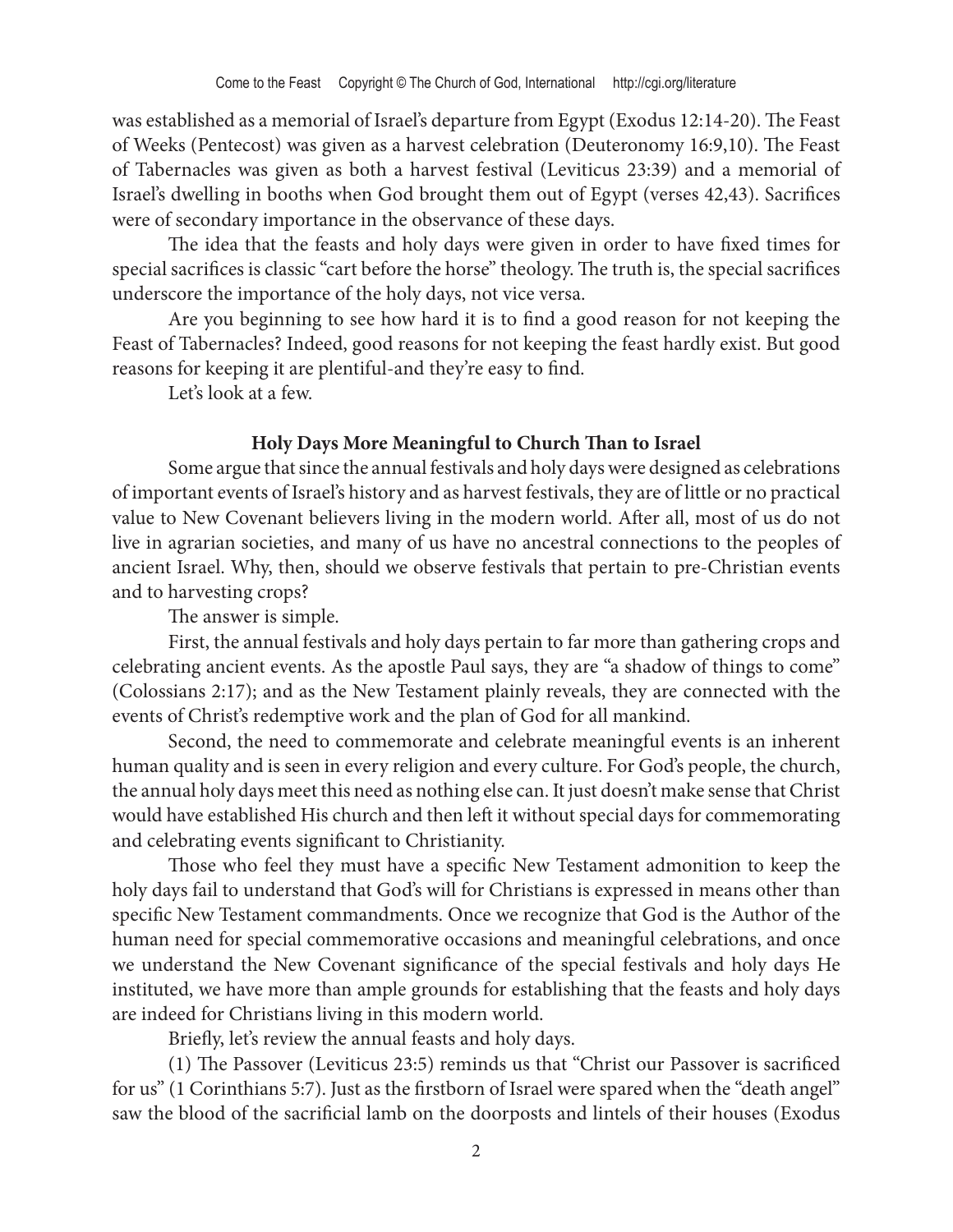12), so we are saved from death through the substitutionary death of "Christ our Passover."

(2) The Feast of Unleavened Bread (Leviticus 23:6-8) was, for the Israelites, a sevenday celebration of their deliverance from the bondage of Egypt. For us, it is a celebration of our deliverance from the bondage of sin. Paul spoke of this festival when he said, "Therefore let us keep the feast, not with old leaven, neither with the leaven of malice and wickedness; but with the unleavened bread of sincerity and truth" (1 Corinthians 5:8).

(3) The Day of Pentecost, or Feast of Weeks (Leviticus 23:15-21; Deuteronomy 16:9,10), was a harvest festival for Israel. It is the "birthday" of the New Testament church (Acts 2), and reminds us of the ongoing "harvest of lives" for the Kingdom of God. It also tells us of a much greater fume "harvest."

(4) The Feast of Trumpets (Leviticus 23:24,25) was a "memorial of blowing of trumpets" for the people of Israel. It directs our attention to the Second Coming of Jesus Christ and resurrection of the saints. Paul wrote, "In a moment, in the twinkling of an eye, at the last trump: for the trumpet shall sound, and the dead shall be raised incorruptible, and we shall be changed" (1 Corinthians 15:52).

(5) The Day of Atonement (Leviticus 23:27-32) was the only day of the year the high priest went into the "most holy place" to "make an atonement" for the people of Israel. This day of fasting pictures the binding of Satan and the reconciliation of God with the world, beginning with the people of Israel.

(6) The Feast of Tabernacles (Leviticus 23:34-36, 39-43) reminds us that we are "sojourners" in this world, that we dwell in temporary fleshly "tabernacles," as we await the establishment of the Kingdom of God on this earth. (More on this feast later.)

(7) The Eighth Day (Leviticus 23:36,39), or Last Great Day, as we have traditionally called it, immediately follows the last day of the Feast of Tabernacles. It pictures the postmillennial Day of Judgment, when the billions who never had a full chance to be saved will be raised to life again and will be granted the opportunity to come to full repentance and receive salvation.

As anyone should be able to see, the annual festivals and holy days have far more meaning for Christians than they ever had for the people of Israel. Does it make sense to label them "archaic," "obsolete," and "out of date"?

No, it does not! On the contrary, through observing God's holy days, we both celebrate the future and commemorate the most important events of redemptive history. The idea that God never intended that Christians observe them makes no sense at all.

The more we study the holy days, the more meaning we derive from them-and the more we realize the importance of observing them.

Let's see how this is so by focusing our attention on the tremendously rich, deeply spiritual meaning of the Feast of Tabernacles.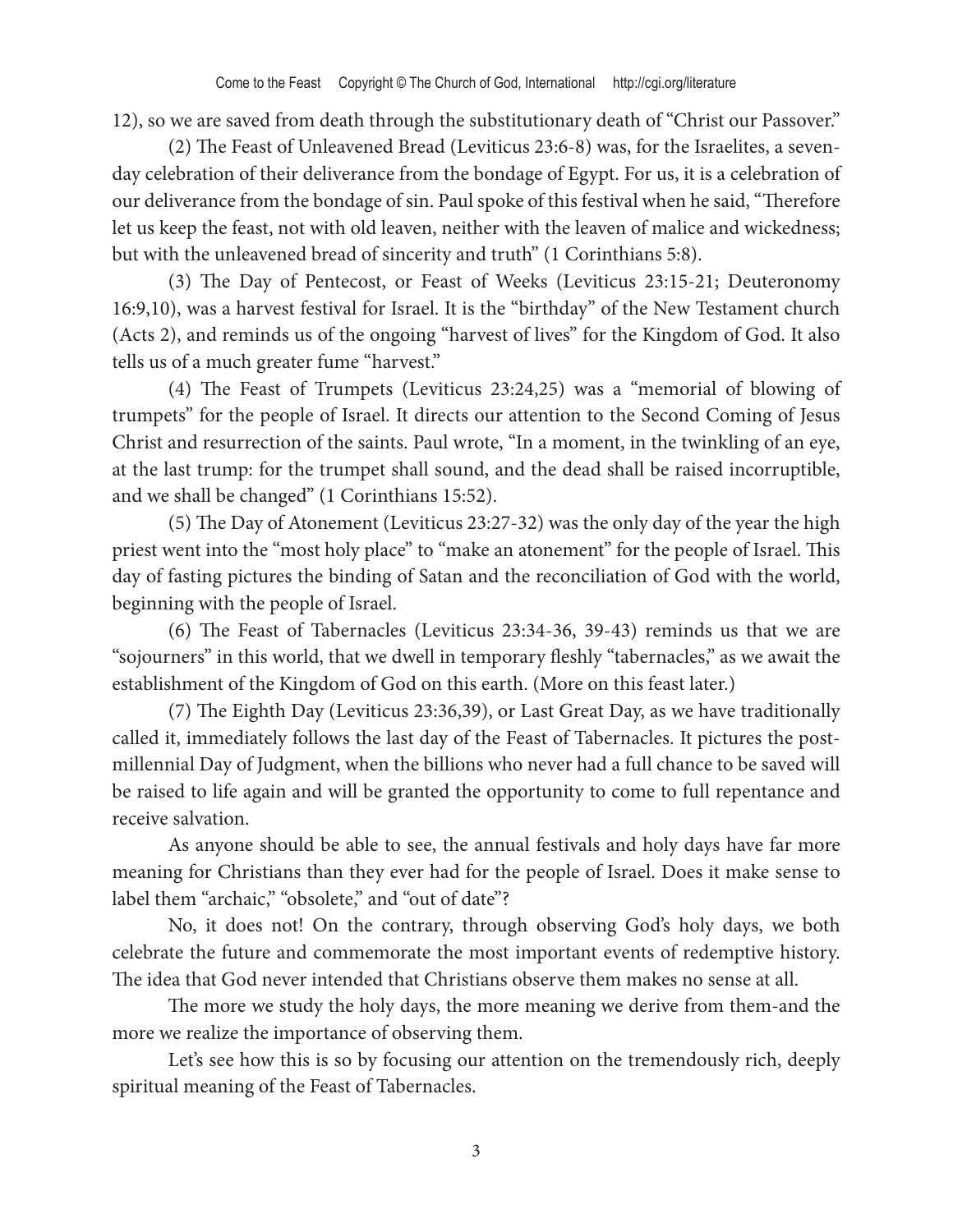### **Why "Tabernacles"?**

God said to the people of Israel: "And ye shall keep it [the-Feast of Tabernacles] a feast unto the Lord seven days in the year. It shall be a statute for ever in your generations: ye shall celebrate it in the seventh month. Ye shall dwell in booths seven days; all that are Israelites born shall dwell in booths" (Leviticus 23:41,42).

Notice that the people were to dwell in booths, or tents, for seven days. Why? What did dwelling in tents mean to the Israelites?

God answers: "That your generations may know that I made the children of Israel to dwell in booths, when I brought them out of the land of Egypt: I am the Lord your God" (verse 43).

The Feast of Tabernacles was to perpetually remind the Israelites that their forefathers wandered in the wilderness, dwelling in temporary abodes, as they sought permanent homes in a permanent homeland.

Had the people of Israel not rebelled in the wilderness, God would have allowed them to go into the promised land and possess it without delay. But because of their faithlessness and stubborn refusal to obey God, they wandered in the wilderness for forty years, dwelling in tents, moving from one place to another. Finally, when the "Exodus" generation had all but died out, the new generation of Israelites was allowed to enter the land of promise. But once there, they were to dwell in booths every year at the Feast of Tabernacles so they would not forget the plight of their fathers-so they would not forget that just as rebellion kept their fathers out of the land, rebellion could cause them to lose it.

Doubtless, dwelling in booths each year also pointed the Israelites' attention to their forebears-Abraham, Isaac, and Jacob-who dwelt in tents as they sought a permanent homeland.

The book of Hebrews tells us: "By faith, Abraham, when he was called to go out into a place which he should after receive for an inheritance, obeyed; and he went out, not knowing whither he went. By faith he sojourned in the land of promise, as in a strange country, dwelling in tabernacles with Isaac and Jacob, the heirs with him of the same promise: For he looked for a city which hath foundations, whose builder and maker is God" (Hebrews 11:8-19).

Noah, too, understood what it was like to leave his own country behind and dwell in a temporary abode. "By faith Noah, being warned of God of things not seen as yet, moved with fear, prepared an ark to the saving of his house; by the which he condemned the world, and became heir of righteousness which is by faith" (Hebrews 11:7).

Indeed, many men and women of faith acknowledged the temporary nature of their earthly sojourning, but, through eyes of faith, looked beyond it, peering into the realm of the heavenly. Of such, the writer of Hebrews said: "These all died in faith, not having received the promises, but having seen them afar off, and were persuaded of them, and embraced them, and confessed that they were strangers and pilgrims on the earth.

"For they that say such things declare plainly that they seek a country. And truly, if they had been mindful of that country from whence they came out, they might have had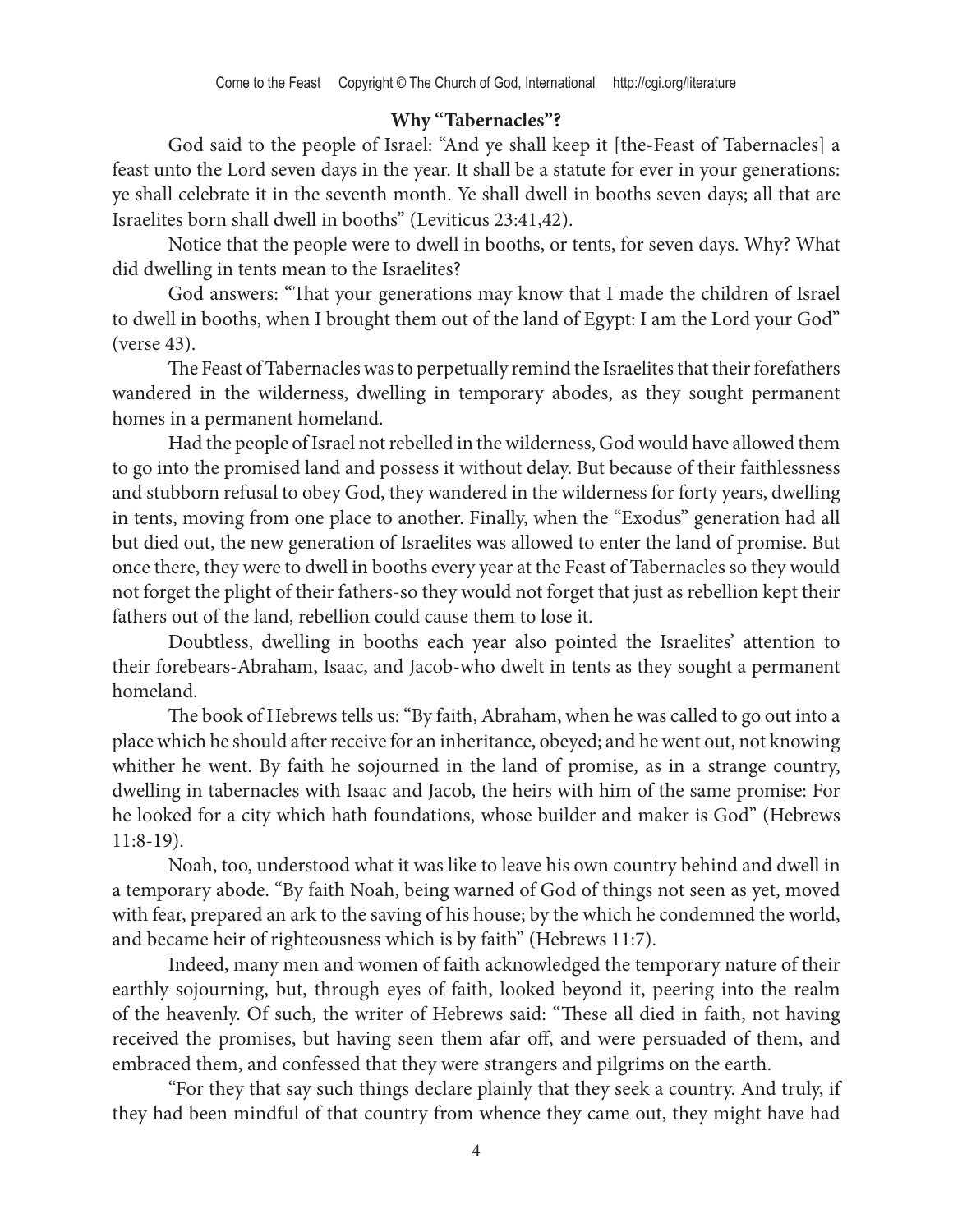opportunity to have returned. But now they desire a better country, that is, an heavenly: wherefore God is not ashamed to be called their God: for He hath prepared for them a city" (Hebrews 11:13-16).

The meaning of the Feast of Tabernacles for New Covenant believers is obvious. It reminds us of the temporary nature of our earthly "tabernacles," our physical bodies, while turning our attention to the millennial "land of promise," when the City of God will be established, and when the saints will reign with Christ on this earth.

Paul wrote: "For we know that if our earthly house of this tabernacle [i.e., our physical bodies] were dissolved, we have a building of God, an house not made with hands, eternal in the heavens. For in this we groan, earnestly desiring to be clothed upon with our house which is from heaven: If so be that being clothed we shall not be found naked.

"For we that are in this tabernacle do groan, being burdened: not for that we would be unclothed, but clothed upon, that mortality might be swallowed up of life. Now He that hath wrought us for the selfsame thing is God, who also hath given unto us the earnest of the Spirit.

"Therefore we are always confident, knowing that, whilst we are at home in the body, we are absent from the Lord: (For we walk by faith, not by sight:) We are confident, I say, and willing rather to be absent from the body, and to be present with the Lord. Wherefore we labour, that, whether present or absent, we may be accepted of Him" (2 Corinthians 5:1- 9).

Paul was not speaking of "going to heaven" at the moment of death. To him, being "in the body" meant that he was still tabernacling in this world, still enduring the difficulties of his fleshly existence. He looked forward to the time when he would be "absent from the body," when he would no longer be bound by his fleshly tabernacle, but would be "present with the Lord," having been raised from the state of death, "clothed upon" with immortality.

But won't the saints rise with "immortalized" physical bodies, as many believe?

Not according to Paul! Speaking of the resurrection body, he stated, "It is sown a natural body; it is raised a spiritual body" (1 Corinthians 15:44). He said, "And as we have borne the image of the earthy, we shall [at the resurrection] also bear the image of the heavenly" (verse 49), and insisted that "flesh and blood cannot inherit the Kingdom of God; neither doth corruption inherit incorruption" (verse 30).

At the resurrection, the saints will be absent from their fleshly tabernacles and present with the Lord in immortal, spiritual bodies. At that time, the great men and women of faith from ages past, along with the saints of modern times, will join Jesus Christ in His Kingdom. At last, they shall have arrived home!

The Feast of Tabernacles pictures that time. It falls after Trumpets and Atonement, which picture the Second Coming, the binding of Satan, and God's reconciliation with the world, beginning with Israel. The Feast of Tabernacles, then, points to the Millennium, or thousand year reign of Christ on this earth (Revelation 20).

#### **The Millennium**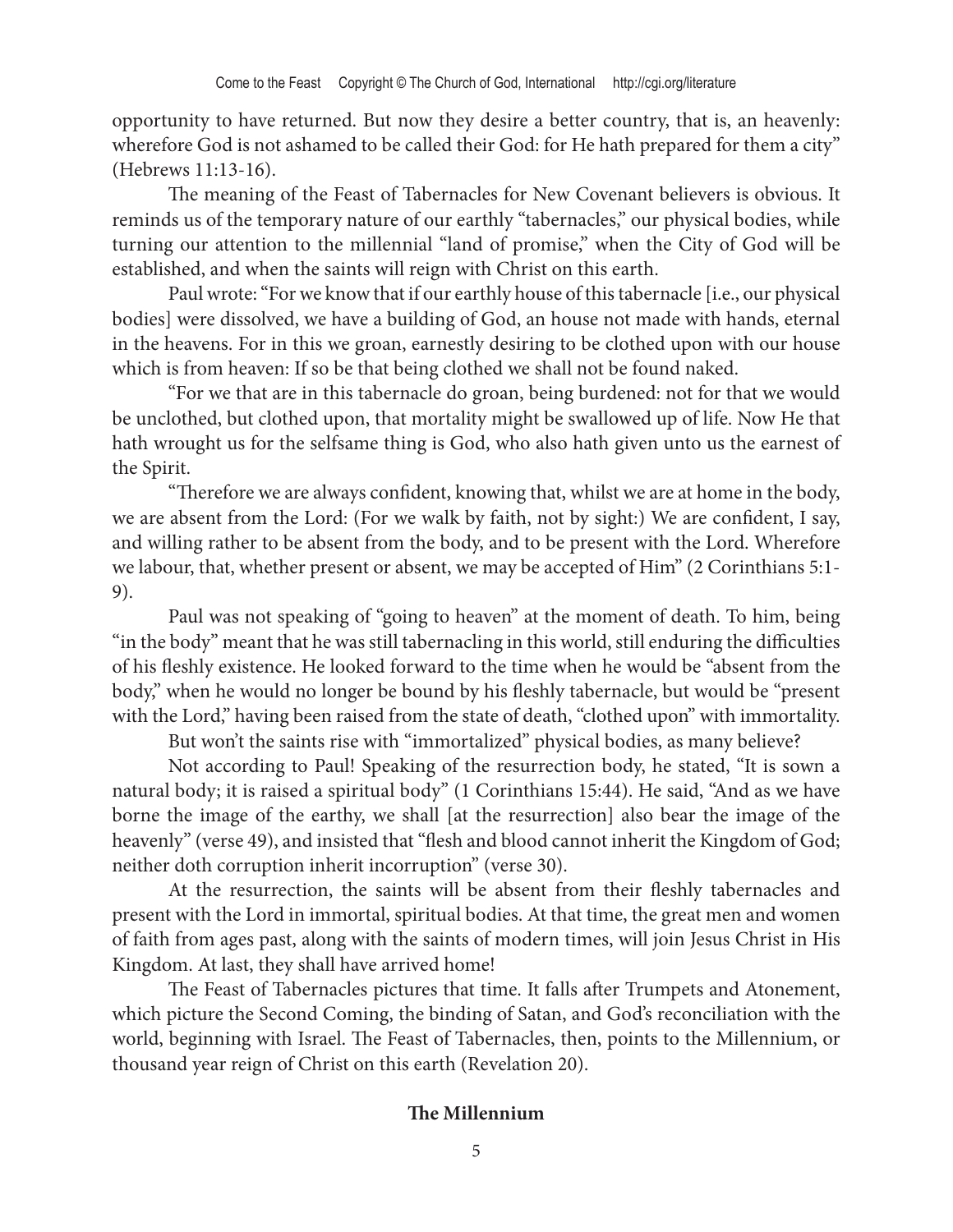God's plan as portrayed in His annual holy days is seen clearly in the book of Revelation. We are reminded of the Passover festival (which includes the Feast of Unleavened Bread-Ezekiel 45:21) when we read of Christ as "a Lamb as it had been slain" and who "redeemed us to God by [His] blood" (Revelation 5:6,9). We are reminded of the Day of Pentecost when we read of the sealing of the "firstfruits" before the momentous Day of the Lord befalls this earth (Revelation 7, 14). We are reminded of the Feast of Trumpets when we read of the "KING OF KINGS, LORD OF LORDS" who comes riding a white horse, with the armies of heaven following Him (19:11-16). We are reminded of the Day of Atonement when we read of the binding of Satan (20:1-3). We are reminded of the Feast of Tabernacles when we read of the saints reigning with Christ for "a thousand years" (20:4,5). We are reminded of the Last Great Day when we read of the resurrection and judgment of the "small and great" (20:11,12).

Let's focus on what John said about the Millennium, or thousand-year reign of Christ and the saints.

"And I saw an angel come down from heaven, having the key of the bottomless pit and a great chain in his hand. And he laid hold on the dragon, that old serpent, which is the Devil, and Satan, and bound him a thousand years. [Here's the first mention of the thousand-year period.] And cast him into the bottomless pit, and shut him up, and set a seal upon him, that he should be fulfilled: and after that he must be loosed a little season" (Revelation 20:1-3).

The devil is called the "prince of the power of the air, the spirit that now worketh in the children of disobedience" (Ephesians 2:2), "that old serpent… which deceiveth the whole world" (Revelation 12:9), a "liar, and the father of it" (John 8:44), a "murderer from the beginning" (John 8:44), and "your adversary…as a roaring lion, walking about, seeking whom he may devour" (I Peter 5:8).

Think of it! The devil will be locked away during the Millennium. Based on the biblical description of Satan as liar, murderer, evil spirit, adversary, serpent, and deceiver of the whole world, it follows that his removal would make an immediate and enormous difference where human relations are concerned.

Moreover, the removal of his deceptive power in the world will set the stage for an effective worldwide reeducation program. Soon, false religions and the idolatrous practices and pagan ideas that have crept into Christianity will give way to truth. The barriers erected by atheistic philosophies will crumble, and the Word of God will at last penetrate deeply into territory formerly forbidden to it.

"And many people shall go and say, Come ye, and let us go up to the mountain of the Lord, to the house of the God of Jacob; and He will teach us of His ways, and we will walk in His paths: for out of Zion shall go forth the law, and the word of the Lord from Jerusalem" (Isaiah 2:3; see also Micah 4:2).

How will the Word and Law of God go out to the people of this earth?

Return to Revelation 20: "And I saw thrones, and they sat upon them, and judgment was given unto them: and I saw the souls of them that were beheaded for the witness of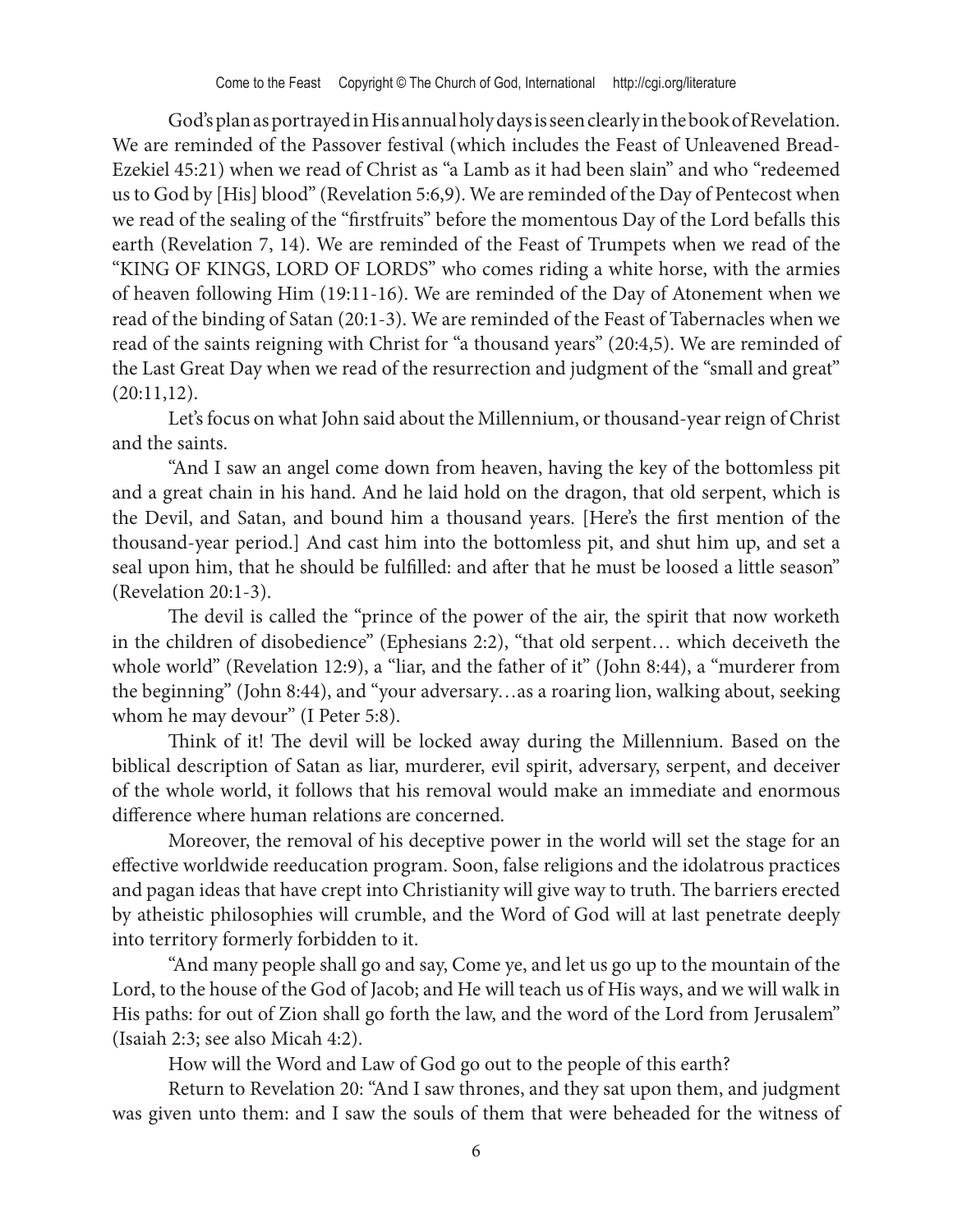Jesus, and for the word of God, and which had not worshipped the beast, neither his image, neither had received his mark upon their foreheads, on in their hands; and they lived [had been resurrected, made alive] and reigned with Christ a thousand years…. This is the first resurrection. Blessed and holy is he that hath pert in the first resurrection: on such the second death hath no power, but they shall be priests of God and of Christ and shall reign with Him a thousand years" (verses 4-6).

The previous chapter describes the Second Coming of Christ. Obviously, the "first resurrection" is the resurrection that takes place at His return (compare with 1 Corinthians 15).

Notice that those who take part in this resurrection are immortal ("on such the second death hath no power"), are priests of God and of Christ, and shall reign with Christ throughout the Millennium. They will be both administrators (as those who "reign" with Christ) and teachers (as priests). These facts tell us how the Word and Law of God will spread throughout the earth, resulting in the nations beating their swords into plowshares and their spears into pruning hooks (Isaiah 2:4), and causing them to say, "Come, ye, and let us go up to the mountain of the Lord…."

Think of what a world we will have when the deceptive influence of the devil is replaced with the righteous influence of the saints of God. The thought of such a world inspires us to pray, "Thy Kingdom come."

#### **What Will You Do?**

Indeed, there are plenty of good reasons for keeping the Feast of Tabernacles. In addition to daily messages on biblical topics, plenty of time for fellowship, and lots of planned activities for everyone, the Feast of Tabernacles is a celebration of the future. It inspires hope by giving us a glimpse of what life during the Millennium will be like. It helps us grow in love by providing a warm atmosphere of fellowship, togetherness, and spiritual kinship. It enhances faith, for by going to the feast, we, like the great men and women of Hebrews 11, profess our belief through action.

What about you? Will you come to the feast this year? Or will you let this wonderful opportunity slip by?

Think of it! The time is coming when the nations of this world will keep the Feast of Tabernacles (Zechariah 14:16-19). Those who are alive at that time, no matter who they are, will keep the feast, or suffer the consequences! Even if they think of the feast as "Jewish"! Even if they have believed all their lives that the Law was "nailed to the cross"!

So why not keep it now? Why not take advantage of this wonderful opportunity? Just do it!

Come to the feast!

Copyright © 2002 The Church of god International, PO Box 2525, Tyler, TX 75710 • Phone: (903) 939-2929 • Email: info@cgi.org All rights reserved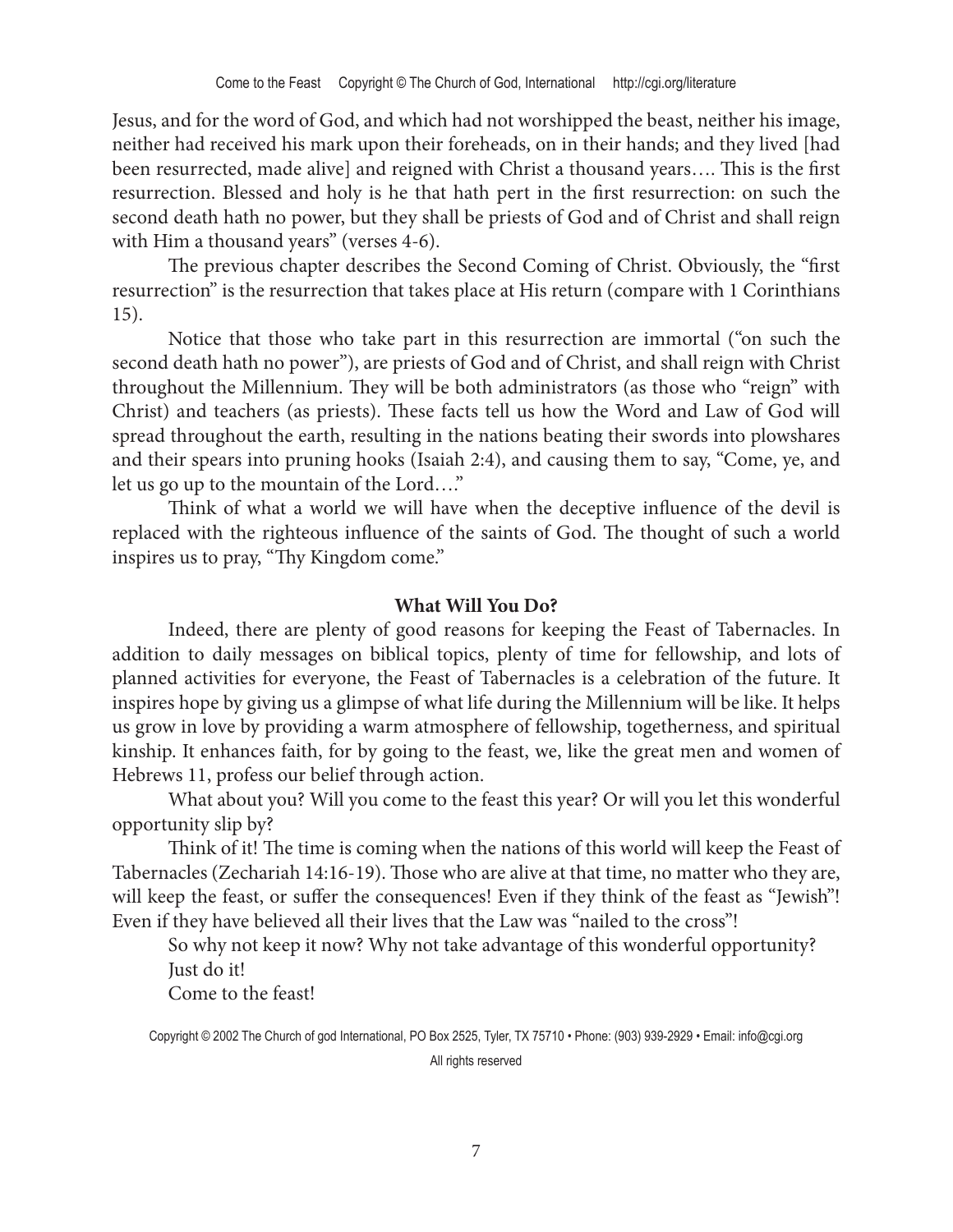### **About the Church of God International**

*This literature is published by the Church of God International, based in Tyler, Texas. Incorporated in 1978, the CGI has ministers and congregations scattered throughout the United States and Canada. We also have churches in Jamaica, the Philippines, and Australia.* 

*The CGI's mission is to preach the gospel of Jesus Christ throughout the world (Matthew 28:19). We are blessed with four basic tools to accomplish this:* 

- *1. Personal and local church evangelism.*
- *2. Television and radio broadcasting.*
- *3. Booklets, brochures, and study tapes.*
- *4. The Internet.*

#### **How You Can Help**

*All our materials and services are offered to the public free of charge. Many naturally ask us how we can afford to send out thousands of booklets and study tapes each month. The answer is simple.* 

*On a regular basis, prayerful friends and members of the Church of God International voluntarily support us with tithes and offerings to further the advancement of the gospel to the world. No financial obligation is ever demanded, but if you are moved to support this work of God, donations are gratefully accepted at the addresses listed. (Contributions in the United States and Canada are tax deductible.) Giving to and through us is an effective way for people like you to help spread the gospel of Jesus Christ.*